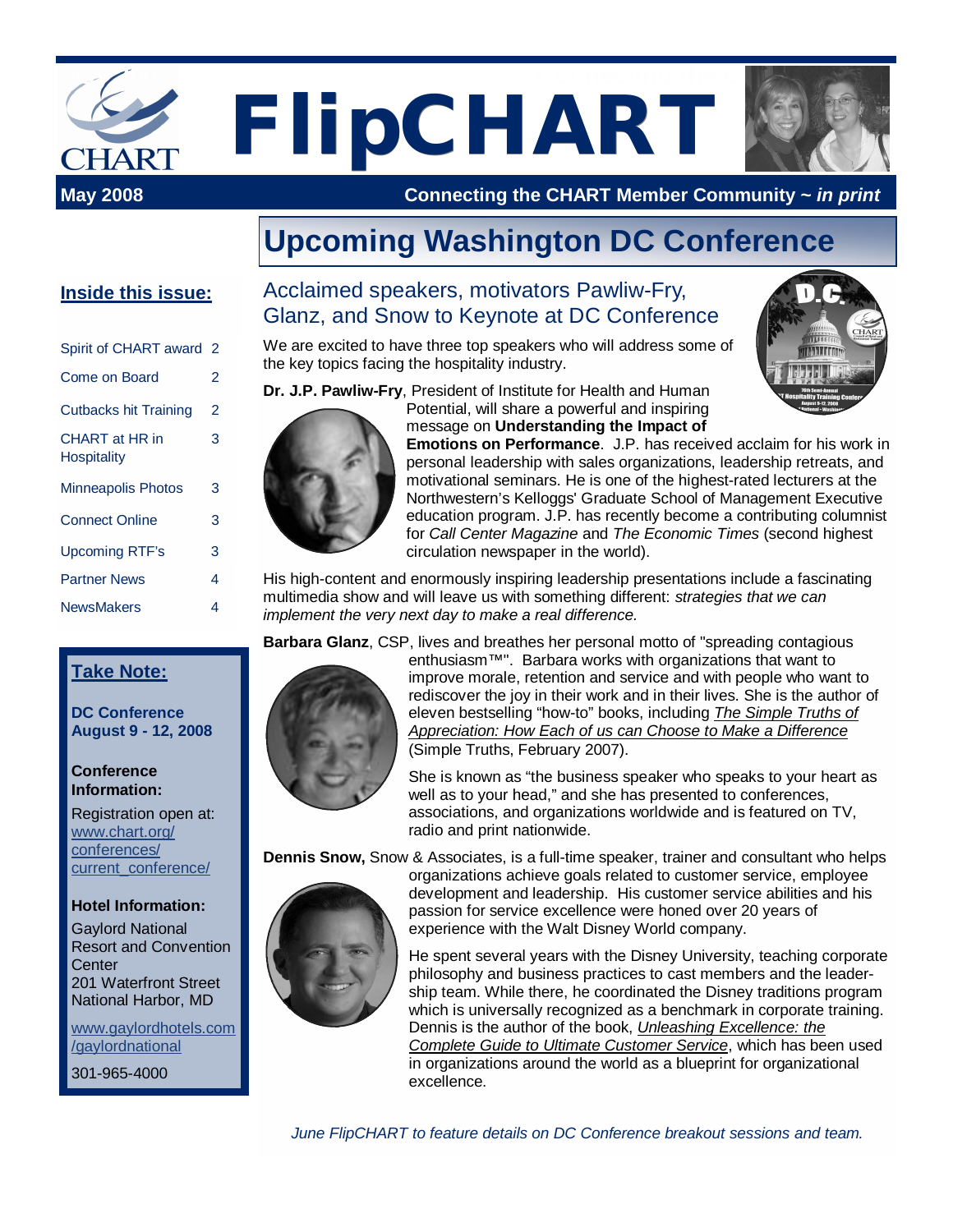

# **Working for You**

### CHART Board of Directors

#### **President**

Curt Archambault, FMP Reg. Training & Development Mgr. Jack In The Box Renton, WA (425) 687-4952 [curt.archambault@jackinthebox.com](mailto:curt.archambault@jackinthebox.com)



#### **President Elect**

John W. Isbell Dir. Training & Development IHOP Corp. Glendale, CA (818) 637-3146 [john.isbell@ihop.com](mailto:john.isbell@ihop.com)



John C. Alexander Dir. of Sales, Southeast Region NRA Solutions Lake Mary, FL (407) 330-2122 [JAlexander@restaurant.org](mailto:JAlexander@restaurant.org)

Jennifer Michaud Director of Training CSM Lodging Minneapolis, MN (612) 395-7043 [jmichaud@csmcorp.net](mailto:jmichaud@csmcorp.net)

Lisa Oyler Assistant Dir. of HR/Training Loews Ventana Canyon Resort Tucson, AZ (520) 529-7858 [loyler@loewshotels.com](mailto:loyler@loewshotels.com)

Cheryl Wilkinson Director of Field Training Red Robin Gourmet Burgers Greenwood Village, CO (303) 475-9687 [cwilkinson@redrobin.com](mailto:cwilkinson@redrobin.com)

**Executive Director** Tara Davey CHART Headquarters Office P.O. Box 2835 Westfield, NJ 07091 (800) 463-5918 [chart@chart.org](mailto:chart@chart.org)

[www.chart.org](http://www.chart.org)



# **Member News**

### Commitment to CHART Now Spirit of CHART

Nominations are now open for the Spirit of CHART award, formerly the Commitment to CHART award. The name was changed to better reflect what the award means and to minimize the confusion with CHART's Commitment to People Award.

Download a form at: http:// chart.org/ membership/ chartnom.php **Deadline: 6/1**

This award is given during the summer conference to a

CHART member whose dedication to the organization is above and beyond. Do you know a CHART member who embodies and models the volunteer spirit that moves CHART forward? Nominate that deserving someone today!

### Come on board to CHART's Board

A new board, operating under incoming President John Isbell, will take effect in August. If you are interested in running for the CHART Board, please notify John Isbell at 818-637-3146 or [John.Isbell@ihop.com.](mailto:John.Isbell@ihop.com) **Deadline is June 1.** If you choose to be involved in the board, it will probably be one of the most important and influential forces in your professional growth and success.

# **PRESIDENTalks Curt Archambault**

### Training Feels the Squeeze

In a quick survey conducted during the Minneapolis conference, 77% of attendees said their restaurant and hotel companies are experiencing belt tightening such as budget cutbacks and expense scrutiny. Further, 60% of those reported that their training departments have been somewhat to significantly affected by the cutbacks.

The casual dining segment appears to be the hardest hit, as more than 70% of those who reported significant cutbacks were from casual dining establishments. The most frequently cited ways training departments are feeling the squeeze were: training department staff increases not approved, training department staff cut, support for field training decreased, lowered standards at new store openings, and delay or cut of training programs.

It is no real shock or news that training departments are being asked to do more with less. Historically, when economic pressures hit and budgets are cut, training is the first to go. It is up to all of us to promote the mission critical role of training at this time. Minneapolis attendees gave examples of promoting return on investment (ROI), a strong partnership with operations, and retention analysis as examples of how to defend the training department's resources.

I'm preaching to the choir when I suggest that now is the time to inject new life in your brand and your service through training, not cut training programs. Savvy operators realize the connection between engaged employees, delighted guests and operational performance. YOU are at the core of creating engaged employees. Keep connected to your CHART peers for best practices in promoting the value of training.

Until next time!

**Curt**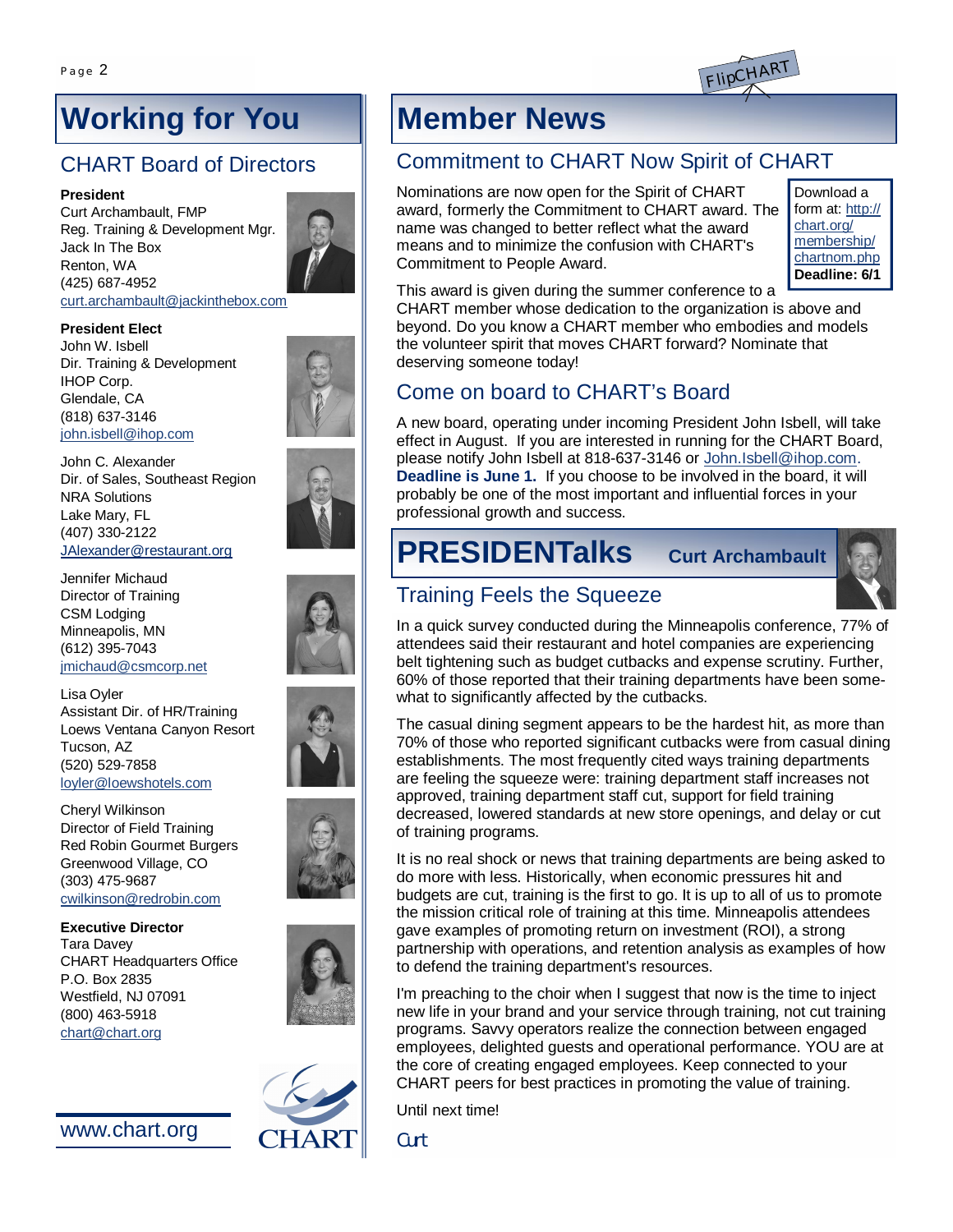

### CHART at HR in Hospitality

FlipCHAR<sup>T</sup>

Fourteen CHART members attended the 2nd annual HR in Hospitality conference, held March 16-19, 2008 at the Wynn in Las Vegas. As a sponsor of the event, CHART hosted a booth in the exhibit hall and supplied member speakers, including **Jim Knight**, Hard Rock Cafe, who presented two breakouts on "Restaurants That Rock: Onboarding and Training at Hard Rock International" and **Kacy Oden**, People Report, who presented a breakout on "Workforce 2007: Best People Practices in the Restaurant Industry."



CHART friends gather at the Wynn's Parasol 'Up' lounge. Left to right: **Sean Cox**, Sagamore, **Lisa Marovec**, CHART, **Brenda Moons**, AHLAEI, **Curt Archambault**, Jack In The Box, **Brad Aldrich**, AHLA, **Christine Andrews**, Hostmark, and **Faye Gayes**, AHLAEI.



**Christopher Shand** (on left), Silver Diner, and **Jim Knight**, Hard Rock International.

## **Minneapolis Photos**

*More conference photos online: [http://chart.org/conferences/conf\\_photos/](http://chart.org/conferences/conf_photos/)*



Minneapolis Firefighters present a check for \$384, donated by CHART members, to the Hennepin County Medical Center Burn Unit.



Author, film maker, and long time street performer, Carr Hagerman teaches attendees how to use the natural energy of a presentation to create more engaged trainees and



Attendees from Perkins and Marie Callendar's; **Toni Quist, Robin Henley, Craig Story,** and **Jim Prinzing**

more effective training.

#### Trainers Connect Online - **[www.fohboh.com](http://www.fohboh.com)**

Several CHART members recently created the CHART Training group on FohBoh. FohBoh is a vertical, or niche social network dedicated exclusively to the restaurant industry, its employees, owners, operators, vendors, suppliers and service providers worldwide. Meet us in the chat room.

### Upcoming Regional Training Forums

Friday, June 6, 2008 Denver, CO Contact Cheryl Wilkinson at [cw.conceptual@yahoo.com](mailto:cw.conceptual@yahoo.com)

Monday, June 16, 2008 Atlanta, GA Contact Richard Fletcher at [rfletcher@zaxbys.com](mailto:rfletcher@zaxbys.com)